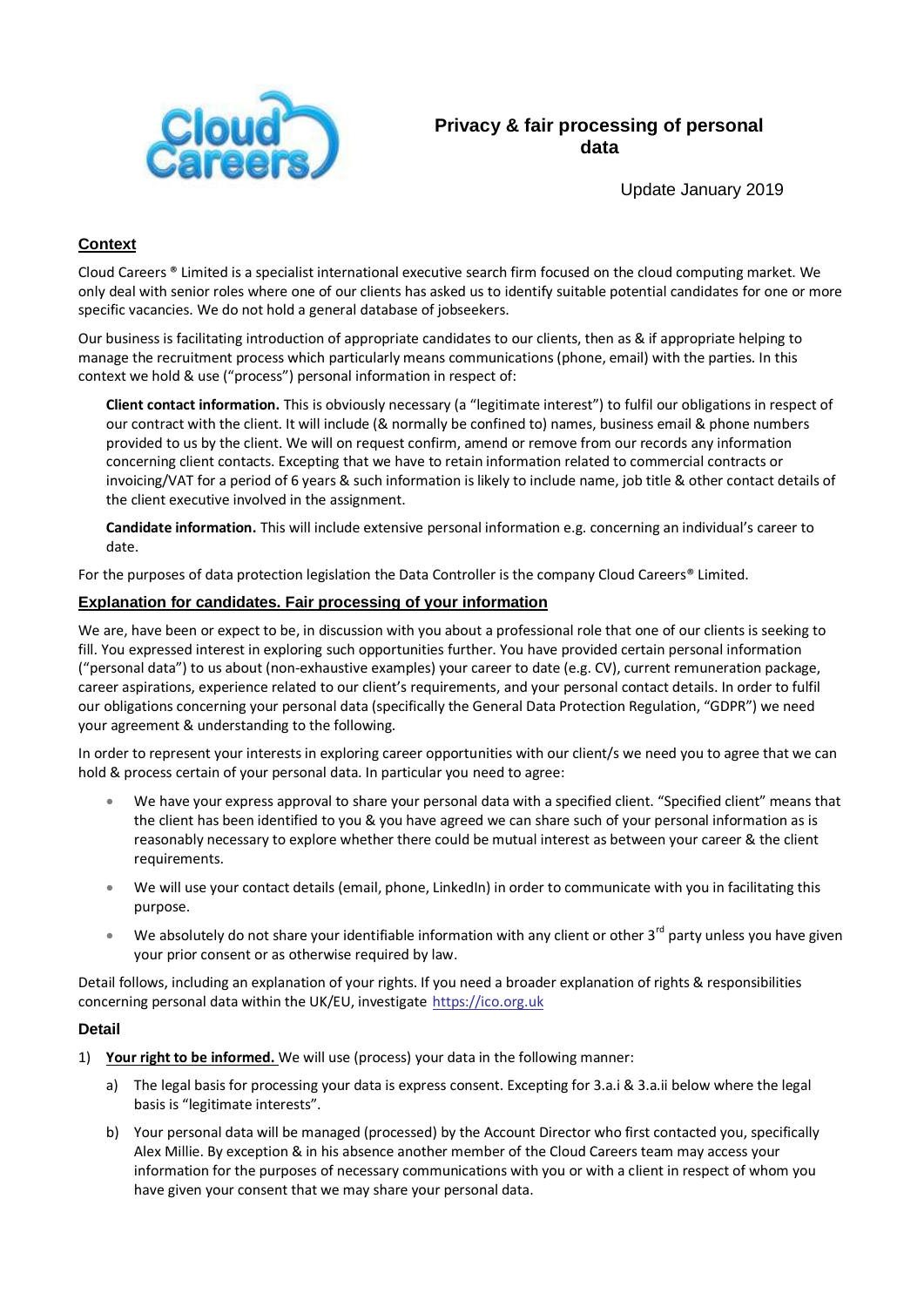- c) We communicate with you using contact information you provide to us or have placed in the public domain. This is primarily personal emails, text messages, LinkedIn, phone calls & text messages. We do not record phone calls but may take notes for our records.
- d) We process your personal data for the purposes of communicating with our client by sharing information such as your CV, explanations about your career situation/aspirations based on what you have told us, summary comparison of candidates.
- e) Your data will be retained, subject to your rights concerning erasure of personal data (below) as follows unless you specifically agree to the contrary:
	- i) If you join one of our clients (you become an employee or worker) as a result of our introduction, information you have provided in the context of the application will be retained for 2 years. The purpose is that the information you have given us could be relevant to your ongoing contractual relationship with your new employer. Additionally we may use your personal email or mobile phone details to contact you during the first few months of your employment to check with you 'how things are going'. In the context of such contacts, no resulting information will be shared with your employer (our client) without your express consent.
	- ii) If you do not join our client as result of your initial interest, we will retain your information for 2 years. The purpose being to notify you of any other opportunities that we believe relevant to you. Your identifiable information would not be shared with any of our clients or potential clients without your express permission.
	- iii) In either event (you join or do not join our client) we will by default erase your data after 2 years. We may contact you at that point to ask whether you wish to give your consent for us to continue holding your personal data for the purposes identified in e.ii above.

## **2) Your right of access & right of rectification.**

- a) You may at any time ask us to confirm what of your personal data is held by us.
- b) If you believe any such personal data is inaccurate or has changed, we will amend our records accordingly.

#### **3) Your right to have personal data erased.**

- a) You may at any time ask that we permanently erase all personal information we hold about you excepting that:
	- i) Notwithstanding your right to request erasure of personal data, we reserve the right to retain such data according to 1.e.i above in respect of any information you provided to us that in our reasonable opinion could be relevant to your continued contractual relationship with our client (your new employer). Or alternatively, to provide such data to our client your employer.
	- ii) In the event that we become aware of an actual or potential dispute between you & your employer, or you & us (both improbable but possible scenarios) where in our reasonable opinion we have personal information about you that could be relevant to the dispute &/or be potentially subject to a court order requiring disclosure, then we will retain such data for such time as we think reasonably necessary. This does not in any way restrict your right to have full disclosure of all such personal data.
	- iii) In the event that you make a request for personal data to be erased but we feel unable to comply for the foregoing reasons, this will be explained with reasons to you & you may request the decision is reviewed.
- b) Once your data is erased there will be no more contact with you based on the personal information you had provided. However:
	- i) Your information could in the future come to our attention in the context of us researching potential candidates for a new position. For instance if you maintain a LinkedIn profile stating you are interested in new job opportunities, or if a mutual contact recommends you for a position. In such scenarios we would not be in breach of our obligation to erase your previous personal data if we made contact based on such new information.

#### **4) The information we hold, how we use it & how it is held.**

- a) We will ask for such information as is reasonably necessary to understand your suitability for a specific role. Equally important, in order to understand your creative interests & ambitions. At a basic level this would be your CV, contact details, current & required remuneration. Additionally we will discuss with you your specific experience & opinions relevant to the specific role.
- b) We will not ask for any "sensitive" personal data such as family circumstances, age or ethnicity. However, you may choose to disclose certain matters to us that you believe relevant to your application, non-exhaustive example if you have a disability necessitating reasonable adjustment to the recruitment process.